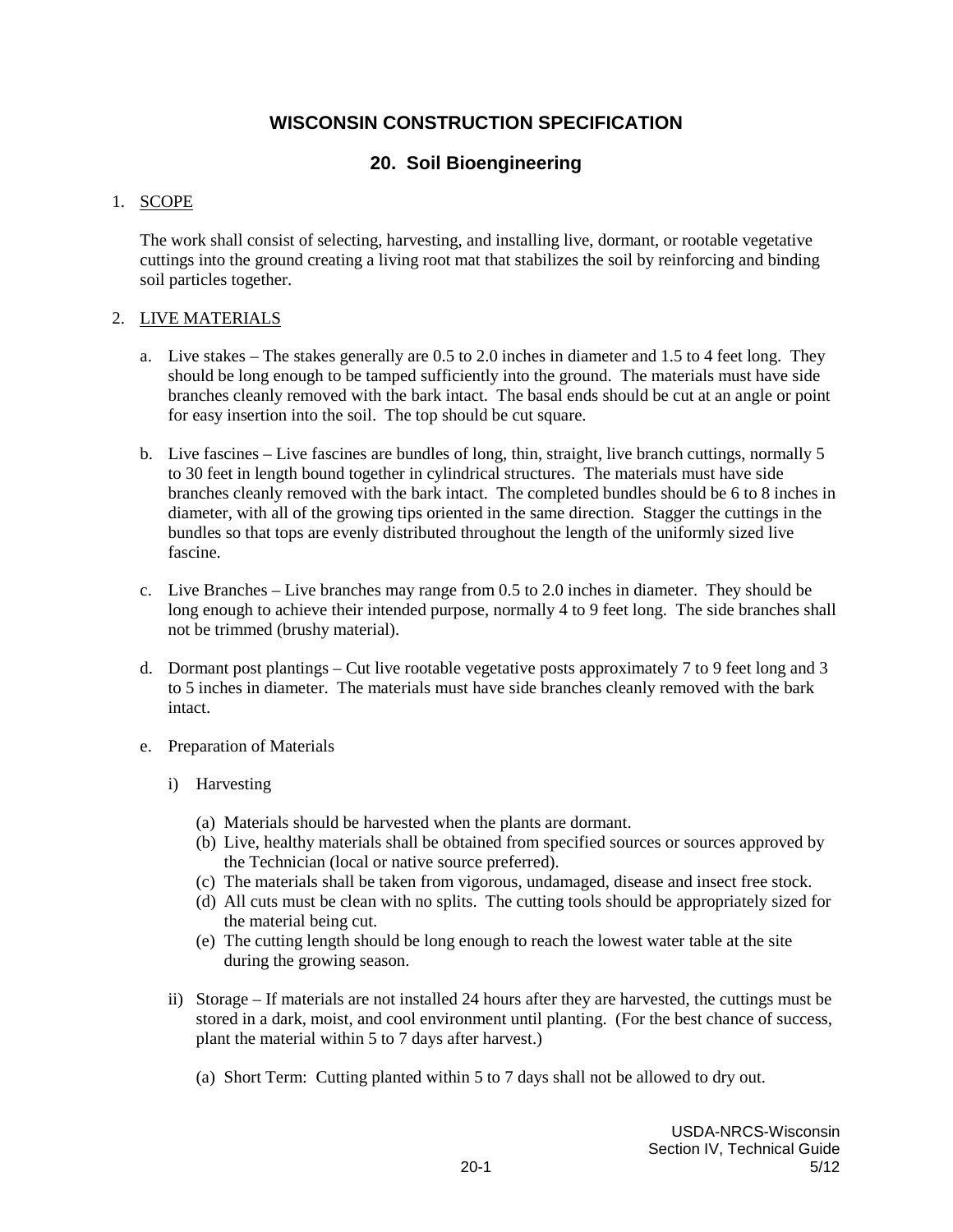- (b) Long Term: The temperature should be maintained between 34 and 40 degrees Fahrenheit. Cutting can be stored for several months if the above conditions are maintained. If cuttings are stored at higher temperatures, a fungicide should be applied to prevent damage caused by pathogens and saprophytes.
- iii) Pre-plant Soaking of Cuttings

Prior to planting, all cuttings shall be soaked for a minimum of 24 hours. Only the portion of the cutting that will be below ground needs to be soaked. Soaking the entire cutting is not detrimental. Soaking can be accomplished in a garbage can, stream, pond, lake, or any body of water that is deep enough as long as the cuttings are protected from sun and wind exposure.

## 3. INERT MATERIALS

- a. *Dead stout stakes* shall be a minimum 2.5-foot long, untreated, 2-inch by 4-inch lumber. Each length should be cut again diagonally across the 4-inch face to make two stakes from each length. Only new, sound lumber shall be used, and any stakes that shatter upon installation should be discarded.
- b. *String* used for bundling should be untreated twine free from preservatives.
- c. *Smooth wire* shall be 16-gauge wire. The wire shall be new and free from rust and defects.
- d. *Geotextile materials* shall meet the required class in Wisconsin Construction Specification 13, Geotextiles.
- e. *Wooden stakes* should be 5 to 8 feet long and made from 3- to 4-inch diameter poles or 2- by 4 inch lumber, long enough to be driven vertically 3 to 4 feet into the undisturbed ground.
- f. *Wooden timbers* should be: 4- to 8-inch diameter logs or square wooden timbers. Peeled logs are typically more resistant to rot than logs with bark. Timbers such as eastern white cedar, red pine, jack pine, or spruce should be utilized.
- g. *Rebar or spikes* should be 3/8 to 1/2 inch diameter for securing logs.

## 4. SITE PREPARATION

Grade the bank to the slope specified in the construction plan.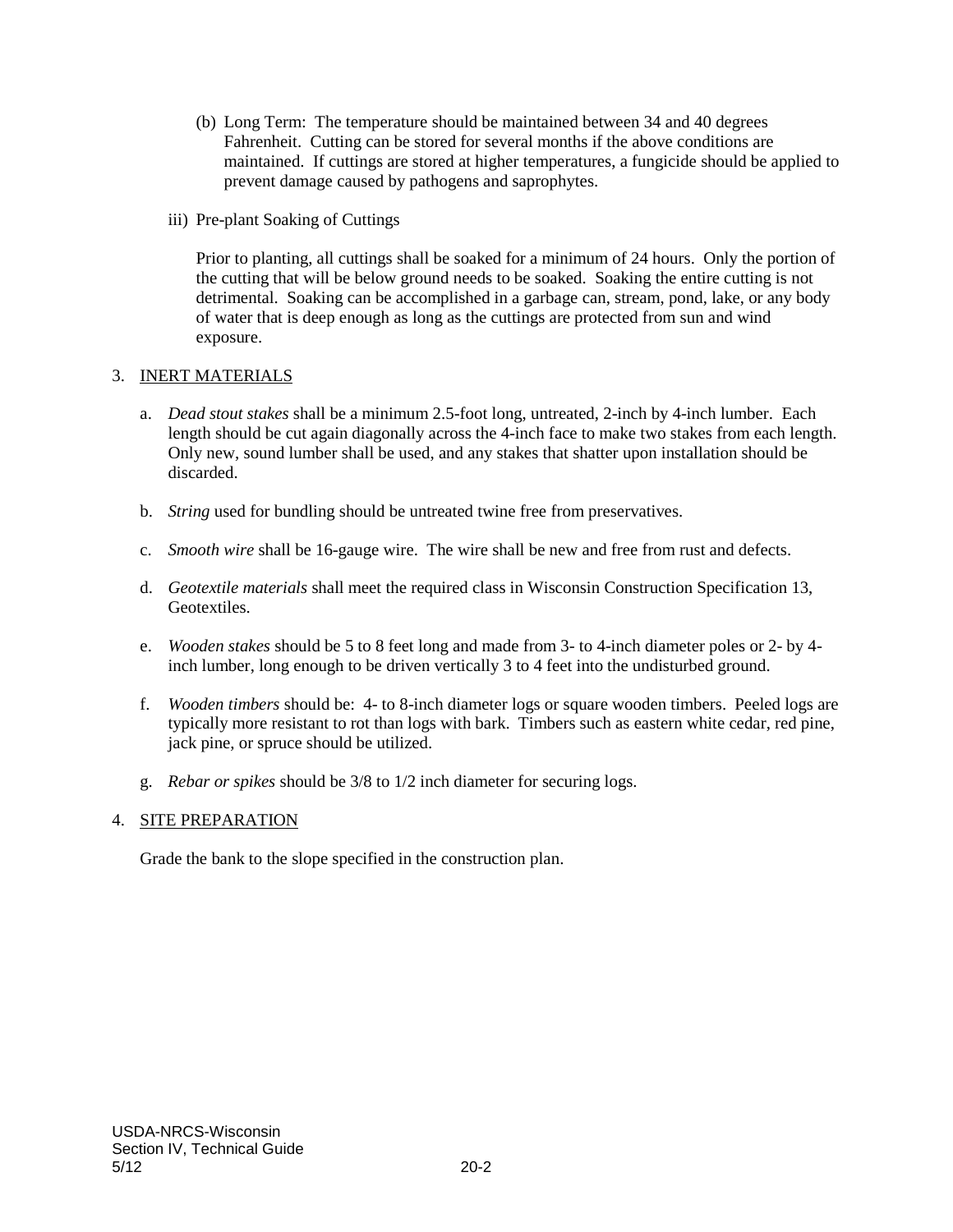#### 5. PLACEMENT

Treatment measures should be installed in the locations shown on the construction drawings. Several treatments may be installed in combination to achieve the desired conditions.

#### a. Live Stakes

- i) Erosion control fabric should be placed on slopes if shown on the construction drawings.
- ii) Placement should be made in the locations shown on the construction drawings. The buds should be oriented in the upward position.
- iii) Tamp the live stake into the ground at right angles to the slope with a dead blow hammer.
- iv) The live stakes should be installed 2 to 3 feet apart using triangular spacing. The density of the installation will range from 2 to 4 stakes per square yard.
- v) Four-fifths of the length of the live stake should be installed into the ground, and soil should be firmly packed around it after installation.
- vi) Do not split the stakes during installation. Stakes that split should be removed and replaced.
- vii) An iron bar can be used to make a pilot hole in firm soil.
- b. Branchpacking
	- i) Starting at the lowest point, drive the wooden stakes vertically 3 to 4 feet into the ground. Set them 1 to 1.5 feet apart.
	- ii) Place an initial layer of living branches 4 to 6 inches thick in the bottom of the hole between the vertical stakes, and perpendicular to the slope face. They should be placed in a crisscross configuration with the growing tips generally oriented toward the slope face. Some of the basal ends of the branches should touch the undisturbed soil at the back of the hole.
	- iii) Subsequent layers of branches are installed with the basal ends lower than the growing tips of the branches.
	- iv) Each layer of branches must be followed by a layer of compacted soil to ensure soil contact with the branches.
	- v) The final installation should conform to the existing slope. Branches should protrude only slightly from the filled installation.
	- vi) Divert over bank water from the new branch packing installation.
	- vii) Seed and mulch area between brush layers.
	- viii) Brushpacking layers should be 3 to 5 feet apart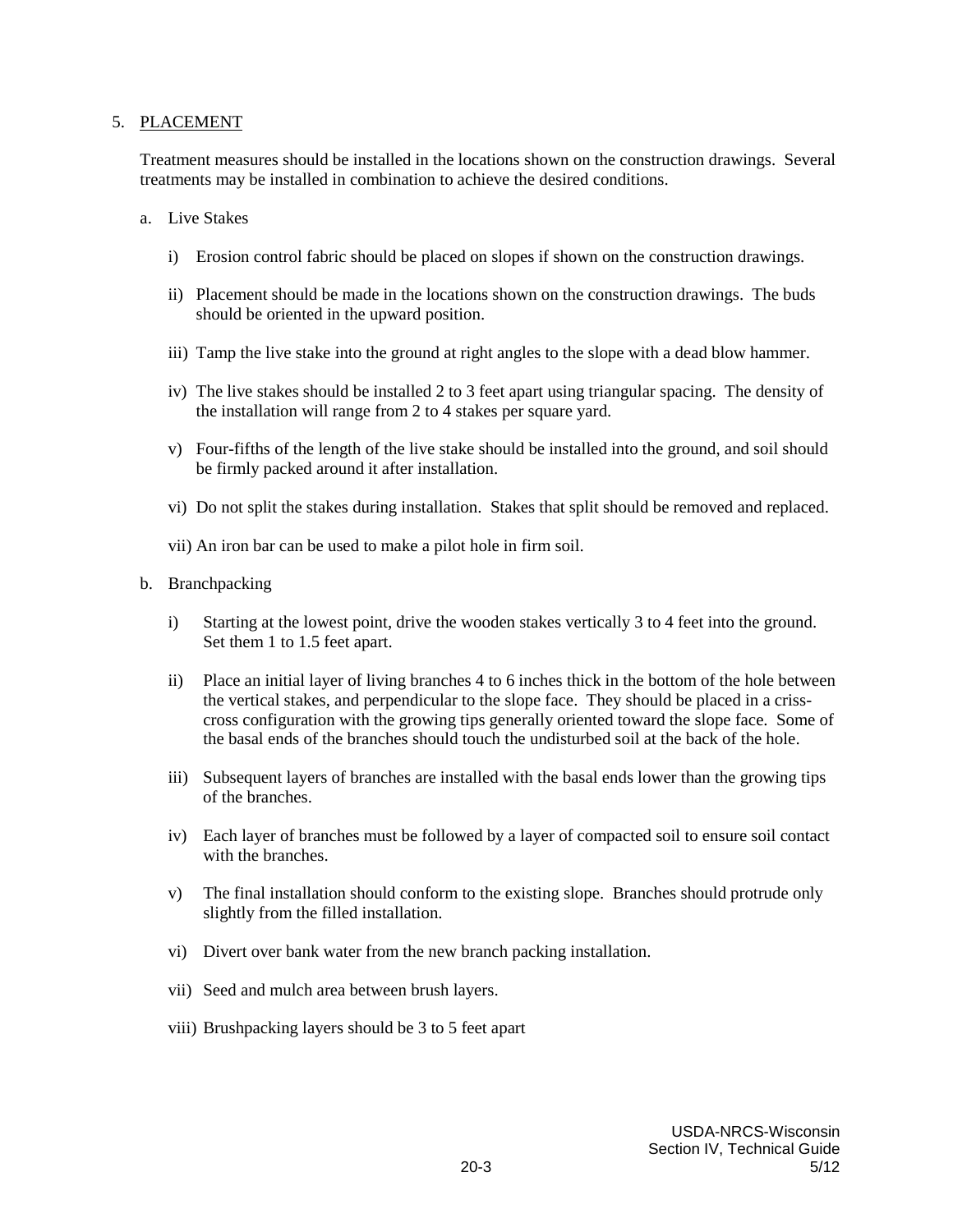#### c. Brush Layering

- i) Remove loose, failed, or failing soil from face of the bank.
- ii) Excavation and installation begins above a stable toe structure.
- iii) Excavate benches on contour, 2 to 3 feet wide.
- iv) Benches should be sloped approximately 15 to 25 degrees down from the front outer edge to the back excavation into the bank .
- v) Place branches in an over-lapping criss-cross configuration. Typically 12 to 24 stems per foot of constructed bench (measured on the contour) depending upon the size of material and branching.
- vi) Orient the stems such that the basal ends touch the back of the undisturbed excavated bank. Approximately ¼ of the branch stem should extend beyond the completed bank face.
- vii) Install the brushlayer in three courses: Live cut branch layer 1 orients to the left, Layer 2 orients to the right, and the final layer is installed straight out. Between each layer of branches a few inches of soil should be placed. This soil layer should be compacted by foot or a manually directed tamper to remove air pockets. In rare circumstances, ameliorated soil (soil that has been nutrient tested and fertilizer, lime, etc., has been added to enhance growth) may be used in these layers. Each course has 5 to 15 live cut branches. The completed brushlayer measure is made up of 15 to 45 branches per foot. The determination of density is made according to the amount of available sunlight, soils, steepness, moisture, and live cut branch material available. Repeat until desired thickness is reached. Use the soil material from the next, upbank terrace to fill the one beneath.
- viii) Trim the terminal bud so that stem energy will be routed to the lateral buds for more rapid root and stem sprouting.
- ix) Construct at spacing shown in Table 1.

| <b>Slope Steepness</b> | <b>Slope Distances Between</b><br><b>Benches</b> |            | Maximum                |
|------------------------|--------------------------------------------------|------------|------------------------|
|                        | Wet Slopes                                       | Dry Slopes | Slope Length<br>(Feet) |
|                        | (Feet)                                           | (Feet)     |                        |
| 2.0:1 to $2.5:1$       |                                                  |            |                        |
| 2.5:1 to $3.0:1$       |                                                  |            |                        |
| 3.0:1 to $4.0:1$       |                                                  |            |                        |

#### **Table 1: Brush Layer Spacing**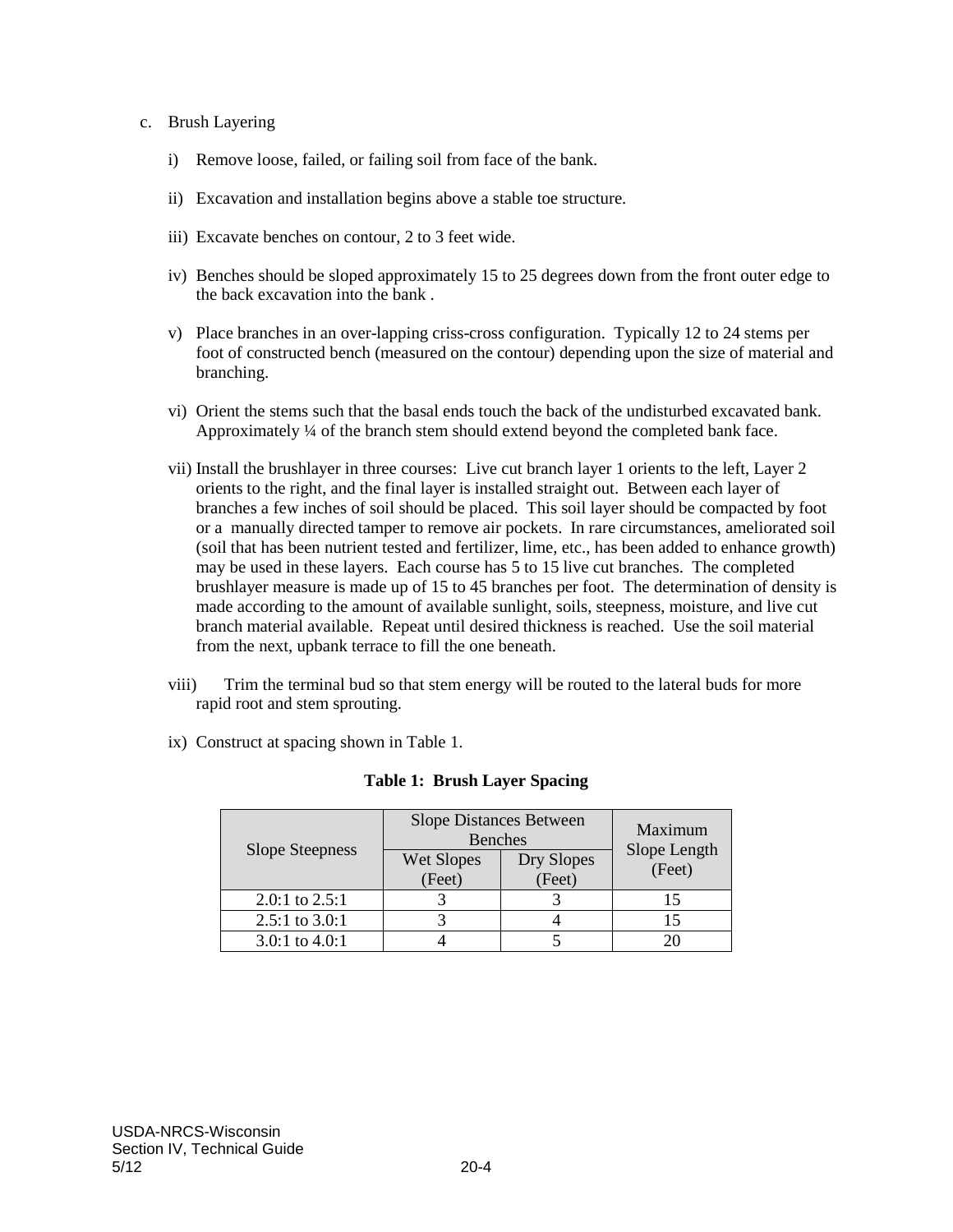- d. Live Fascines (Wattles)
	- i) Tie the live fascine bundle immediately before installation. Tie the bundles at 12 to 15 inch intervals.
	- ii) Beginning at the base of the slope, dig a trench on the contour approximately 10 inches wide and deep.
	- iii) Excavate trenches up the slope at intervals specified in Table 2.
	- iv) Install erosion control fabric and secure as per manufacturer recommendations.
	- v) Place the live fascine into the trench.
	- vi) Drive the dead stout stakes 2 to 3 on-center directly through the live fascine. Bundles shall be overlapped 12 inches. Extra stakes should be used at bundle overlaps. Leave the top of the dead stout stakes flush with the installed bundle.
	- vii) Live stakes are generally installed on the down slope side of the bundle. Tamp the live stakes below and against the bundle between the previously installed dead stout stakes, leaving 3 inches to protrude above the top of the ground.
	- viii) Place moist soil along the sides of the bundles. The top of the live fascine should be slightly visible when the installation is completed.

| <b>Slope Steepness</b> | <b>Slope Distance</b><br><b>Between Trenches</b><br>(Feet) | <b>Maximum Slope</b><br>Distance (Feet) |
|------------------------|------------------------------------------------------------|-----------------------------------------|
| 1.0:1 to $1.5:1$       | $3 - 4$                                                    | 15                                      |
| 1.5:1 to $2.0:1$       | $4 - 5$                                                    | 20                                      |
| 2.0:1 to $2.5:1$       | $5-6$                                                      | 30                                      |
| $2.5:1$ to $3.0:1$     | $6 - 8$                                                    | 40                                      |
| 3.0:1 to $4.0:1$       | 8-9                                                        | 50                                      |
| 4.0:1 to $5.0:1$       | $9-10$                                                     | 60                                      |

**Table 2: Live Fascine Spacing**

- e. Vegetated Geogrids
	- i) Excavate a trench that is 2 to 3 feet below the streambed or lakebed elevation and 3 to 4 feet wide. Place the geotextile in the trench, leaving a foot or two overhanging on the streamside/lakeside face. Fill this area with rocks 2 to 3 inches in diameter.
	- ii) Beginning at the bankfull elevation/ordinary high water mark, place a 6- to 8-inch layer of live branch cuttings on top of the rock-filled geogrid with the growing tips at right angles to the streamflow/parallel to the wave direction. The basal ends of branch cuttings should touch the back of the excavated slope.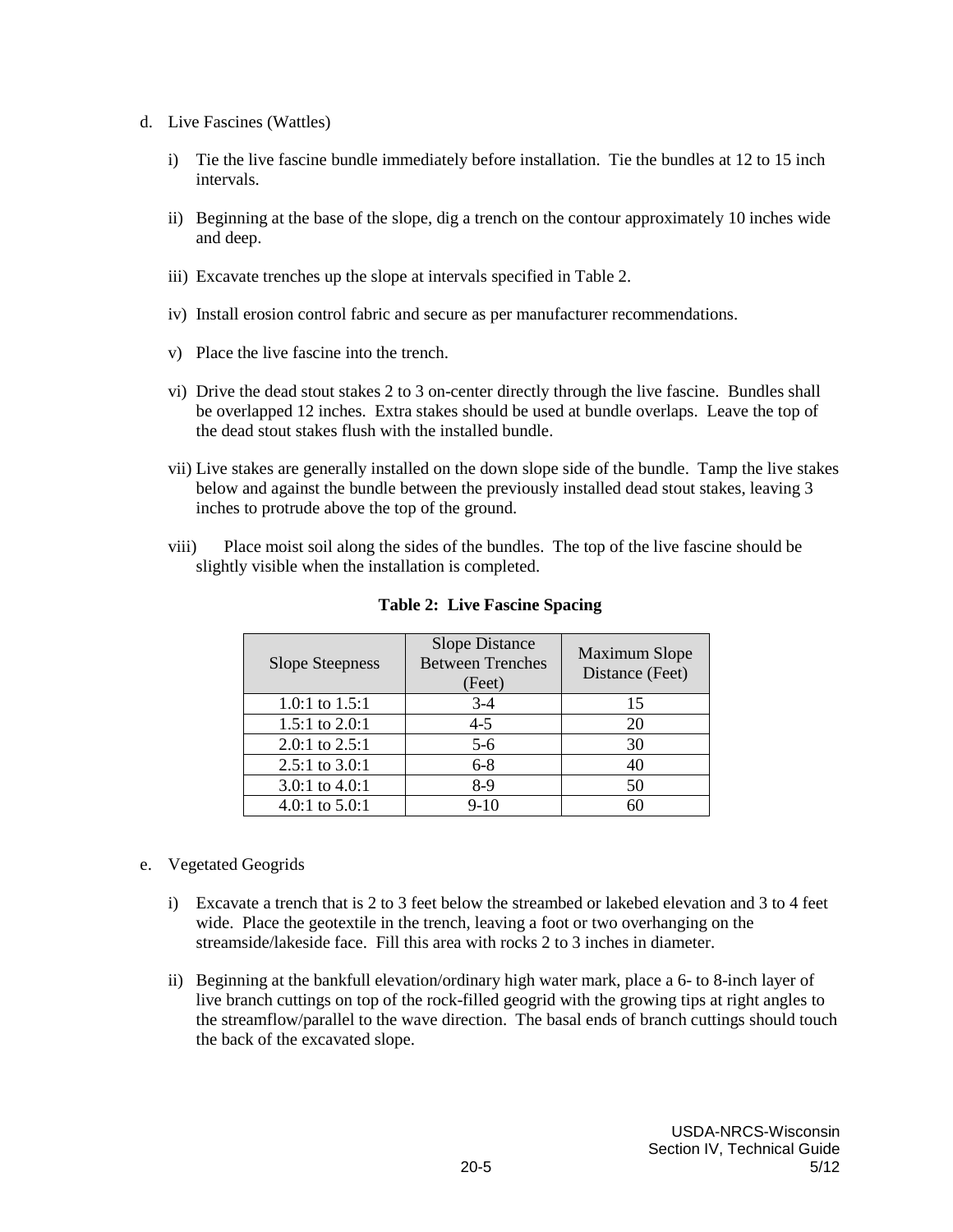- iii) Cover this layer of cuttings with geotextile leaving an overhang. Place a 12-inch layer of soil suitable for plant growth on top of the geotextile before compacting it to ensure good soil contact with the branches. Compaction may be done with equipment or by hand tamping. Wrap the overhanging portion of the geotextile over the compacted soil to form the completed geotextile wrap.
- iv) Continue this process of excavated trenches with alternating layers of cuttings and geotextile wraps until the bank is restored. The top layer may be a non-wrapped topsoil layer
- v) The final installation should match the existing slope. Branch cuttings should protrude only slightly from the geotextile wraps.
- f. Live Cribwall Live cribwalls may be pre-built or built at the stabilization site. Materials:
	- i) Front and rear long beams should be 20 feet long.
	- ii) Cross beams should be 6-7 feet long.
	- iii) Starting at the base of the streambank to be treated, excavate 2 to 3 feet below the existing streambed until a stable foundation 5 to 6 feet wide is reached.
	- iv) Excavate the back of the stable foundation (closest to the slope) 6 to 12 inches lower than the front to add stability to the structure.
	- v) Place the first course of logs or timbers at the front and rear of the excavated foundation, approximately 4 to 5 feet apart and parallel to the slope contour.
	- vi) Place the next course of logs or timbers at right angles (perpendicular to the slope) on top of the previous course to overhang the front and back of the previous course by 3 to 6 inches. Each course of the live cribwall is placed in the same manner and secured to the preceding course with spikes or reinforcement bars.
	- vii) Place rock fill in the openings in the bottom of the crib structure until it reaches the approximate existing elevation of the streambed. In some cases it is necessary to place rocks in front of the structure for added toe support, especially in outside stream meanders.
	- viii) Place the first layer of cuttings on top of the rock material at the baseflow water level, and change the rock fill to soil fill capable of supporting plant growth at this point. Ensure that the basal ends of some of the cuttings contact undisturbed soil at the back of the cribwall.
	- ix) When the cribwall structure reaches the existing ground elevation, place live branch cuttings on the backfill perpendicular to the slope, then cover the cuttings with backfill and compact.
	- x) Live branch cuttings should be placed at each course to the top of the cribwall structure with growing tips oriented toward the slope face. Follow each layer of branches with a layer of compacted soil. Place the basal ends of the remaining live branch cuttings so that they reach to undisturbed soil at the back of the cribwall with growing tips protruding slightly beyond the front of the cribwall.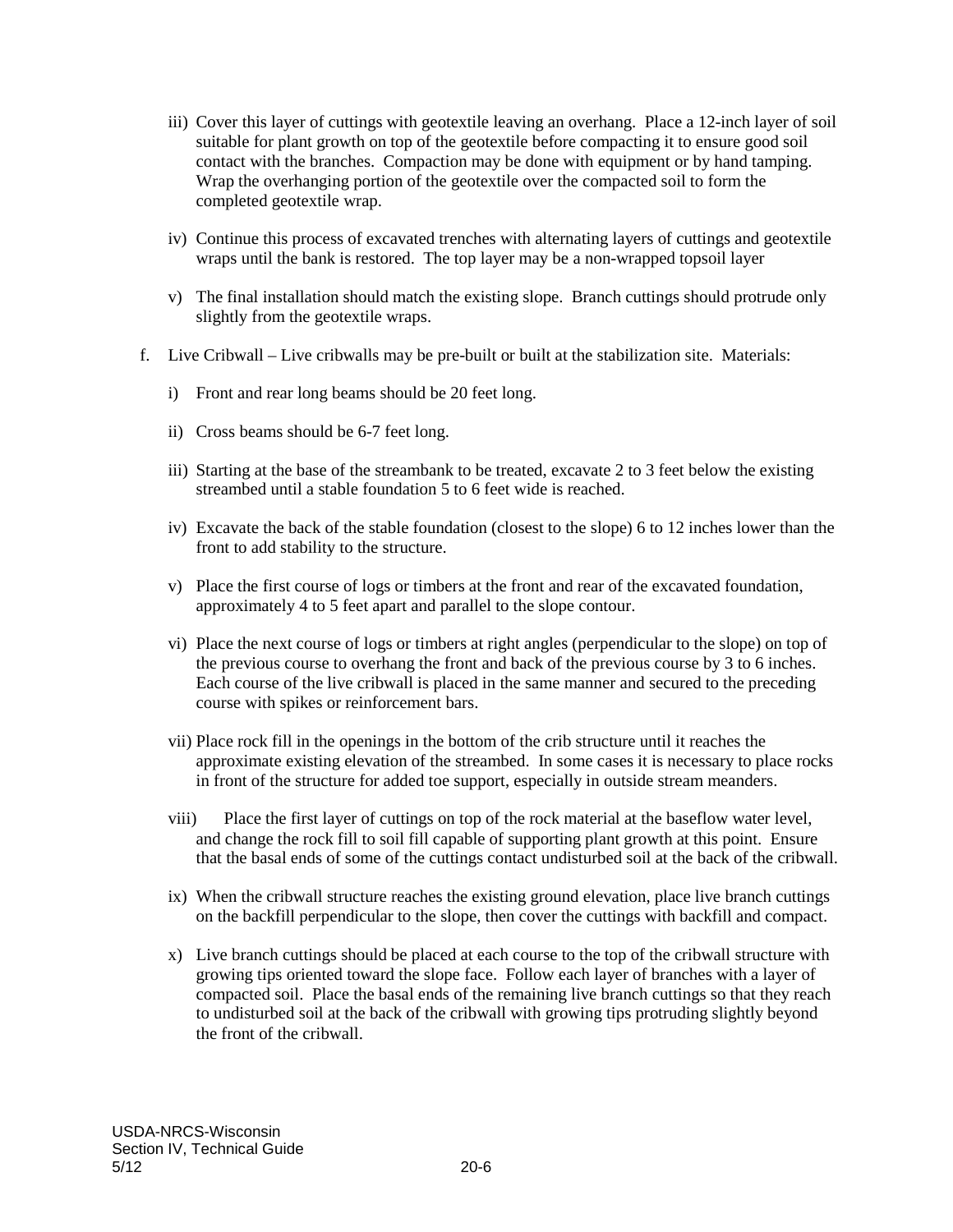- g. Joint Planting (geotextile integrity should not be compromised)
	- i) Tamp live stakes into the openings of the rock during or after placement of riprap. The basal ends of the material must extend into the backfill or undisturbed soil behind the riprap.
	- ii) A steel rod or hydraulic probe may be used to prepare a hole through the riprap.
	- iii) Orient the live stakes perpendicular to the slope with growing tips protruding slightly from the finished face of the rock.
	- iv) Place the stakes in a random configuration.
- h. Brushmattress
	- i) Grade the unstable area of the streambank/shoreline uniformly to a maximum steepness of 3:1.
	- ii) Tie the live fascine bundle immediately before installation.
	- iii) Beginning at the base of slope, near the streamforming flow stage/bank lip, excavate a trench on the contour large enough to accommodate a live fascine and the basal ends of the branches.
	- iv) Install an even mix of live and dead stout stakes at 1-foot depth over the face of the graded area using 2-foot square spacing.
	- v) Place branches in a layer 1 to 2 branches thick vertically on the prepared slope with basal ends located in the previously excavated trench.
	- vi) Stretch No. 16 smooth wire or strong biodegradable twine diagonally from one dead stout stake to another by tightly wrapping wire around each stake no closer than 6 inches from its top.
	- vii) Tamp and drive the live and dead stout stakes into the ground until branches are tightly secured to the slope.
	- viii) Place live fascines in the prepared trench over the basal ends of the branches.
	- ix) Drive dead stout stakes directly through into soil below the live fascine every 2 feet along its length.
	- x) Fill voids between brushmattress and live fascine cuttings with thin layers of soil to promote rooting, but leave the top surface of the brushmattress and live fascine installation slightly exposed.
- i. Live Siltation Construction (Lakeshore)
	- i) Beginning at the toe of the shoreline bank to be treated, excavate a trench 2 to 3 feet deep and 1 to 2 feet wide, with one vertical side and the other angled toward the shoreline. The maximum length water ward is shown on the construction drawings.